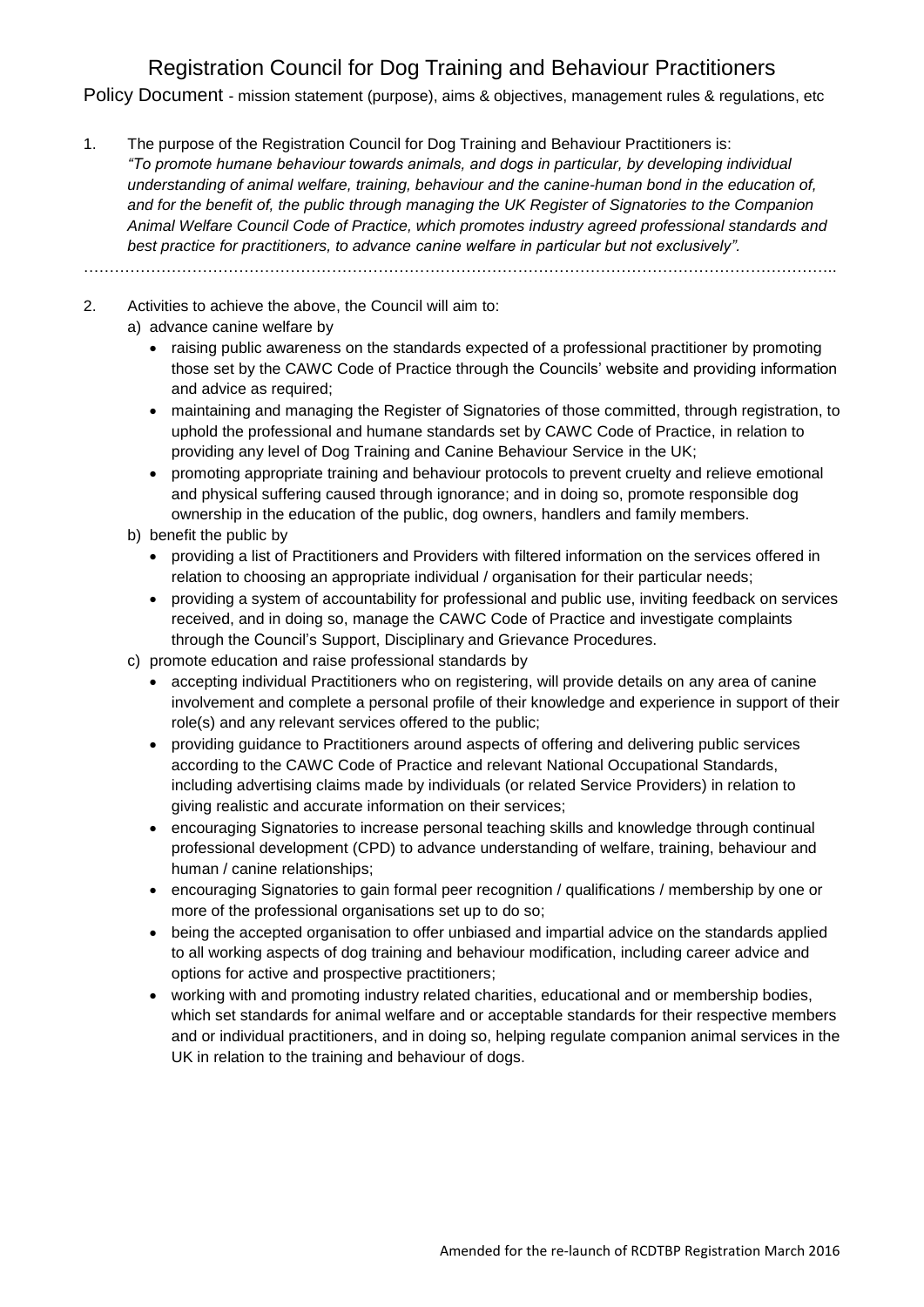Policy Document - mission statement (purpose), aims & objectives, management rules & regulations, etc

- 3. For the purposes of this Council the following terms shall apply
	- *a. Affiliate / Affiliated Organisation – to all industry related charities, educational and or membership bodies promoting animal welfare and or setting standards for their students and or members, which register to demonstrate their support for the CAWC Code.*
	- *b. Code – to the Companion Animal Welfare Council's industry agreed Dog Behaviour and Training Code of Practice for Practitioners (2010).*
	- *c. Council – to the Registration Council for Dog Training and Behaviour Practitioners (RCDTBP), an organisation consisting of Registered Signatories to the Code (Individuals and related groups).*
	- *d. Industry – to all organisations and services involved with aspect of Dogs and their Welfare, and in particular in regard to Training and Behaviour, whether registered with the RCDTBP or not.*
	- *e. Member – to members of the Executive Committee (EC) only, each of whom shall have a vote on management issues. No membership status or voting rights apply to Signatories.*
	- *f. NOS – to the National Occupational Standards relating to training and behaviour of dog as produced by Lantra (Land-based and Environmental Industries) and available on their website.*
	- *g. Practitioner – to all individuals, be they paid or unpaid, who instruct, teach, advise, counsel or work within any area of dog training and canine behaviour and related care services, and to all those working either directly or indirectly towards gaining proficiency in these skills.*
	- *h. Related Organisations / Groups – to all organisations providing, either directly or indirectly, dog training and behaviour services to the public, be they businesses, charities, voluntary groups and or clubs, wishing to support, adopt, uphold and promote the standards set by the Code.*
	- *i. Service Provider – to all with a working commitment to the Code and listed as a public service.*
	- *j. Signatory – to all those who register with the RCDTBP to support and or commit to the professional and humane standards set by the CAWC Code of Practice as agreed by the industry, be they involved individuals (such as instructors, advisors, trainers, students, assistants, helpers or volunteers), groups, clubs, businesses, charities, related organisations or interested parties.*
	- *k. Subscriber – to all paying an ongoing subscription fee.*
	- *l. Supporter – to signatories not actively or directly involved as a Practitioner, wishing to support, adopt, uphold*  and or promote the professional and humane standards set by the Code.
- 4. The Council shall include all those registered as Signatories be they Subscribers (Individuals, Service and Course Providers) or Non-Subscribers (Related Organisations, Membership Bodies and Charities).

All Signatories may use the logo and may describe themselves in writing as a RCDTBP Registered Signatory to the CAWC Code of Practice. The following conditions apply:

a) **Subscribers:** Individual Practitioners, Service Providers and Course Providers

- Individuals: (active practitioners and supporters) will pay an initial registration fee and an annual subscription fee, with confirmation of CPD, insurance, changes etc.
- Service Providers: (Club / Business / Personal) will be required to set up a standing order to pay half the annual subscription fee every six months to list their services.
- Service Providers will consist of at least one Individual Signatory, and will encourage each 'staff' member to register individually within one year of joining them, unless they are a member of an affiliated organisation registered with the RCDTBP.
- Service Providers shall be responsible for all members of 'staff' which help provide their services – be they trainers, advisors or assistants whether employed or working as volunteers.
- b) **Non-Subscribers:** Membership Bodies, Related Organisations and Charities
	- No subscription fee will be required however a 'Memorandum of Understanding' shall apply as a reciprocal agreement of support to promote the Code and related activities.
	- It shall be the responsibility of the Organisation in the first instance to deal with any complaints received under the Code about their members and or their member's services.
	- Reduced subscription fees shall apply to individuals who are members of affiliated organisations.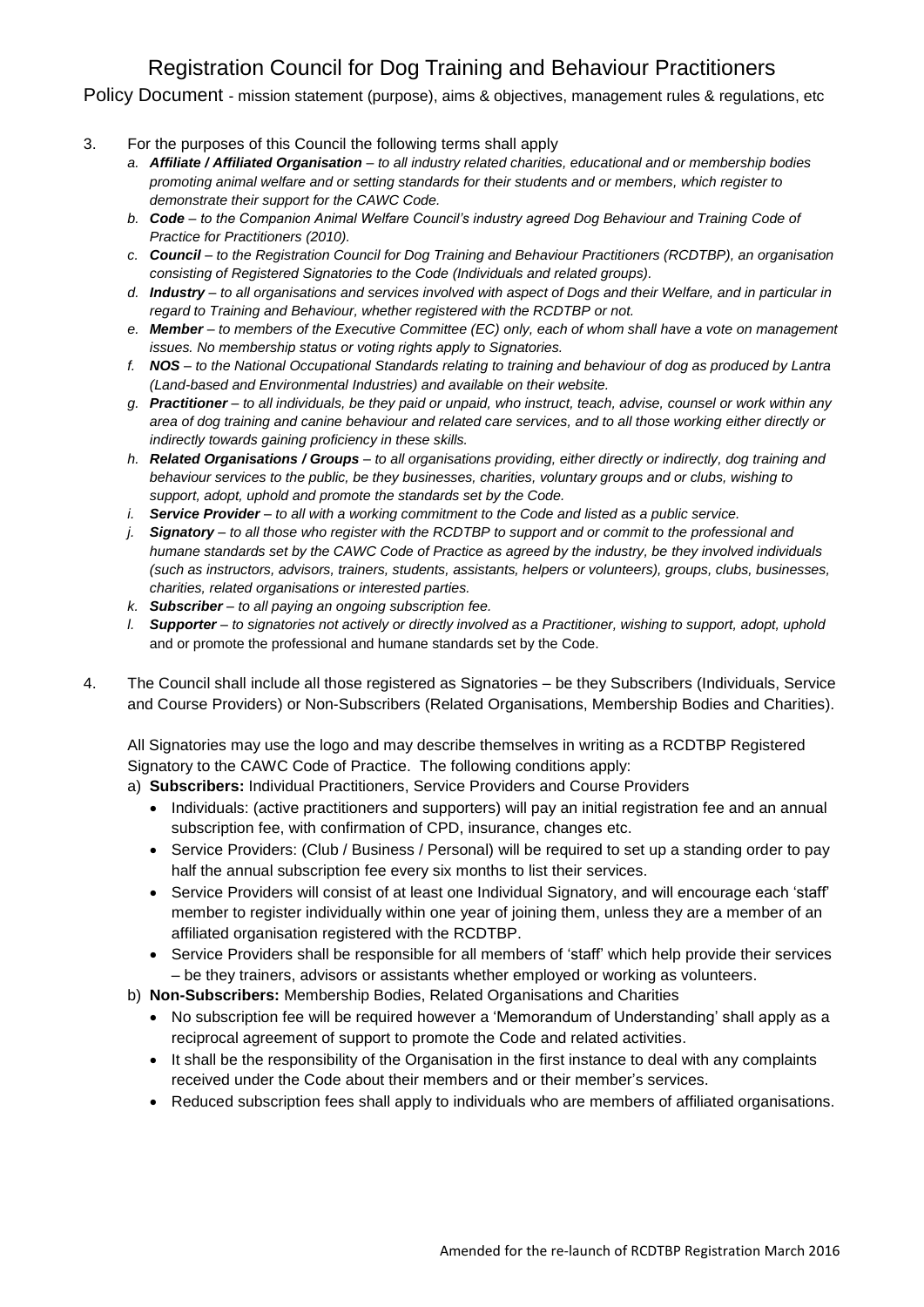Policy Document - mission statement (purpose), aims & objectives, management rules & regulations, etc

- 5. The Council will be directed by an Executive Committee (EC)
	- a. The EC shall comprise of a minimum of four members acting as Chairman, Secretary, Treasurer and Registrar, with a maximum set by annual review*.* All appointed members shall have a vote within the EC. Selection of members will be through skills, knowledge and expertise for any defined role.
	- b. Each EC member shall serve for a period of three years. At least two EC members will retire annually by rotation but may offer themselves for re-appointment to a maximum of three terms.
	- c. The EC shall elect a Chairman and Vice-Chairman annually. The election will be by secret ballot of EC members if more than one nomination is received.
	- d. The quorum at any meeting of the EC shall be three members or one third whichever is the greater.
	- e. The EC will be responsible for all areas of policy and discipline that may arise.
	- f. The EC will have the power to co-opt and delegate as required to carry out the work of the Council.
	- g. The EC shall have the power to appoint specialists and experts and or set up working groups as required, to advise, carry out research and or prepare reports, but who shall not have a vote within the EC. All advisory and working groups shall include of a minimum of one active EC member.
	- h. The EC shall deal with routine matters and correspondence by email and remote discussion and shall hold a full Committee meeting a minimum of three per annum, including the AGM.
- 6. Registration is open to all who wish to commit to the Code and their name and location shall be added to the list of Signatories on a permanent basis, unless notification is received by the Council in writing of their wish to be removed from the Register due to inactivity, or due to an EC ruling under section 10.
- 7. All Signatories shall provide a personal profile for public access, maintained with an on-going subscription fee. Members of an 'Affiliated Organisation' may claim the 25% reduced fee rate.
- 8. Signatories will be responsible for maintaining the accuracy of their personal profile. Signatories may, within their profile for public access, register their knowledge and experience any individual activity in which they are, or have been, involved, together with a supporting statement, and or may refer to any Service Provider with which they are involved, providing advertising is accurate.
- 9. Active Practitioners will be listed as a Registered Signatory for public access; however they will not be automatically listed as a Service Provider. Application for listing as a Service Provider will require a separate and on-going subscription fee.
- 10. The Code shall apply to all Signatories and the EC will use its authority to investigate complaints and dispose of any complaint in respect of any Signatory, regardless of any Council involvement.
	- a. any individual or organisation, whose behaviour or other actions after investigation are judged to bring discredit upon the Council, and or the Code may have imposed on them any one or more of the following penalties: i) be warned ii) be censured or iii) have their profile access removed and subscription terminated as deemed appropriate
	- b. any complaints received about members of Affiliated Organisations, shall in the first instance, be referred to the Organisation(s) to deal with. The EC will only become involved where no solution has been found with the member's organisation, or, where the action taken / proposed is considered by the Council to be inadequate
	- c. The EC shall have the power to delegate its authority to investigate complaints and thereafter to institute a) disciplinary or b) grievance proceedings or c) to dispose of any complaint if i) it appears trivial or ii) the disciplinary or grievance proceedings should not be brought in for some good reason.
- 11. Registration, subscription and any other fees shall be such a sum as the EC shall determine over time.
- 12. The EC will be required to endorse all matters of policy and will be the final authority on all Council matters.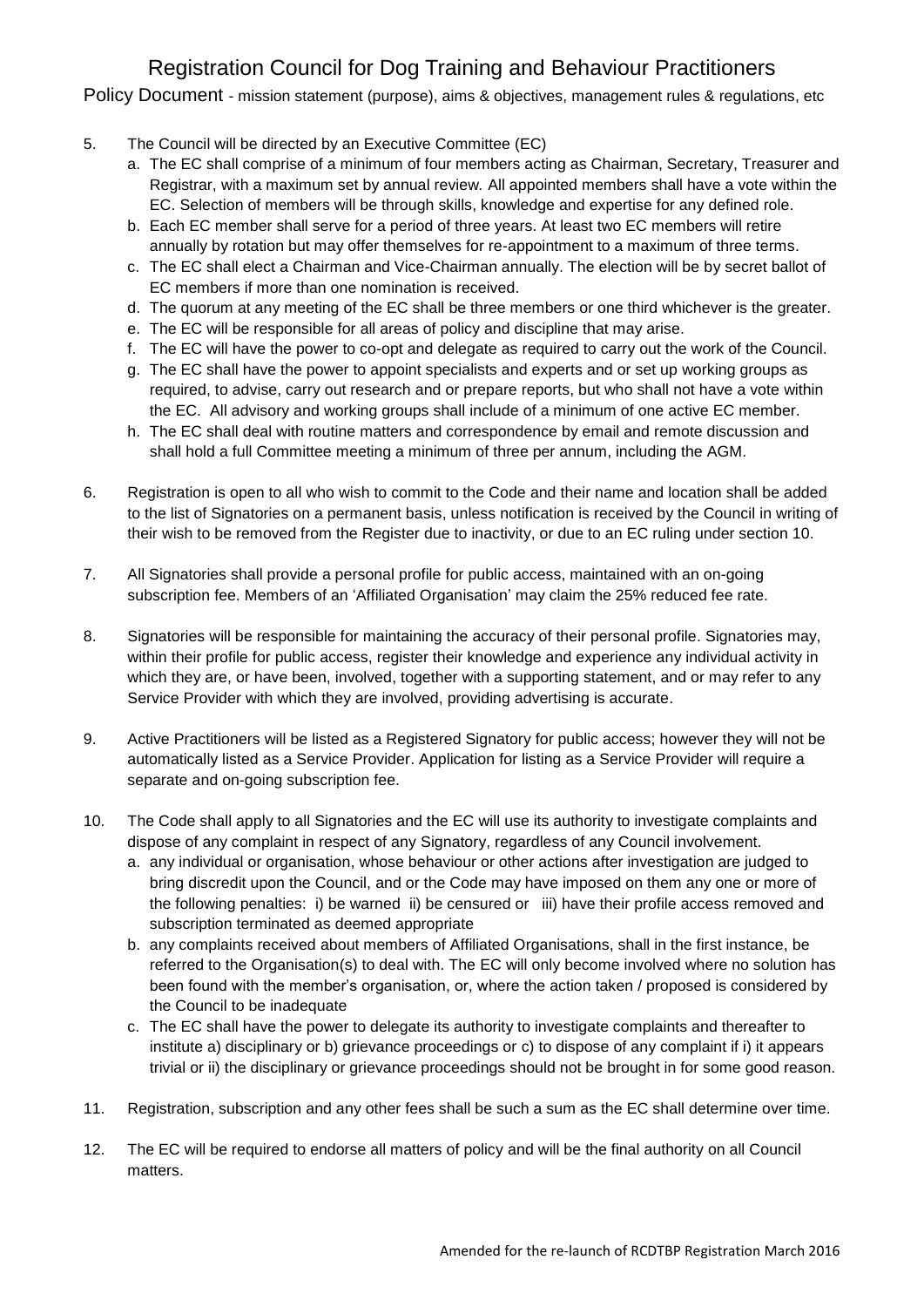Policy Document - mission statement (purpose), aims & objectives, management rules & regulations, etc

## Grievance Procedure

The Complaint

- 1. Any person wishing to make a complaint about a registered Signatory or Service, concerning their conduct, method of training or other matter, may do so in writing, using the Complaints Form (downloadable from the website) to the Registered Office with a nominal fee of £25.
- 2. Any complaint should be lodged within 28 days from the time when the matter, which is the subject of the complaint, arose or was discovered, or such longer period as the EC may at its discretion allow through special circumstances.
- 3. Upon receipt of the complaint against a Signatory, the Secretary will initially check that the complaint has not been resolved in the meantime by the individual, whether they are a sole trader or a part of an organisation. Where no resolution has been found for the Complainant, the matter will be referred to either the Signatory's affiliated organisation(s) in the first instance or where no affiliation is claimed, to the EC for investigation and resolution under the terms of the Code,
- 4. If the case is referral to the EC for processing then the following provisional process shall apply:
	- a. A copy of the complaint and any written statement and any supporting statements shall be served on the Signatory concerned with a copy of these regulations; and
	- b. The Signatory will be invited to submit a written statement setting out sufficient particulars to show on what grounds the complaint is denied. Or if admits to the complaint, to submit a written statement setting out any mitigating circumstances.
	- c. Any written statement by the Signatory shall be lodged with the EC within 21 working days of the receipt by them of the Complainant's written statement. The Signatory's written statement shall be accompanied by signed statements from supporting witnesses (if any).
	- d. Following the receipt of the Signatory's written statement, or on failure to submit a written statement within 21 days, the EC may investigate the circumstances of the complaint further and or require either the Complainant or the Signatory to provide further information.
- 5. The matter shall be determined on the basis of written submissions to the EC in the first instance.
- 6. Thereafter, the complaint may be progressed or disposed of by
	- a. mediating change through education and increased understanding of both or either party
	- b. discharged if the complaint appears to be trivial
	- c. written warning or censuring the Signatory as considered appropriate
	- d. or listed for a disciplinary hearing by the EC where both parties will be invited to attend, and both parties will receive copies of all supporting statements for their further consideration
- 7. If the Complaint is listed for hearing before the EC, then the EC shall give all parties not less than 28 days notice of the date fixed for the Hearing of the complaint ('the Hearing').
- 8. If within 14 days after notification of the Hearing either party requests an adjournment on grounds that are considered reasonable, then there shall be power to postpone the Hearing, giving the parties not less than a 28 day notice of the new date for the Hearing.

### The Hearing

- 9. Both the Complainant and the Signatory may attend or be represented at the Hearing before the Disciplinary Sub-Committee. The EC will not be responsible to pay any fees or expenses to either parties, their representatives or their witnesses.
- 10. At the hearing The EC may direct that:
	- a. the written statements of witnesses shall be read out or be taken as read; and
	- b. the evidence of witnesses whose statements have not been submitted in accordance with the above Regulations shall not be considered without leave of the EC.
- 11. The EC shall consider the contents of the complaint statements lodged under the above Regulations and any supporting evidence and make such enquiries of the Complainant and Signatory that it considers appropriate and shall otherwise conduct the Hearing in such a manner as it considers most appropriate for the clarification of the issues before it and generally to the just handling of the proceedings.